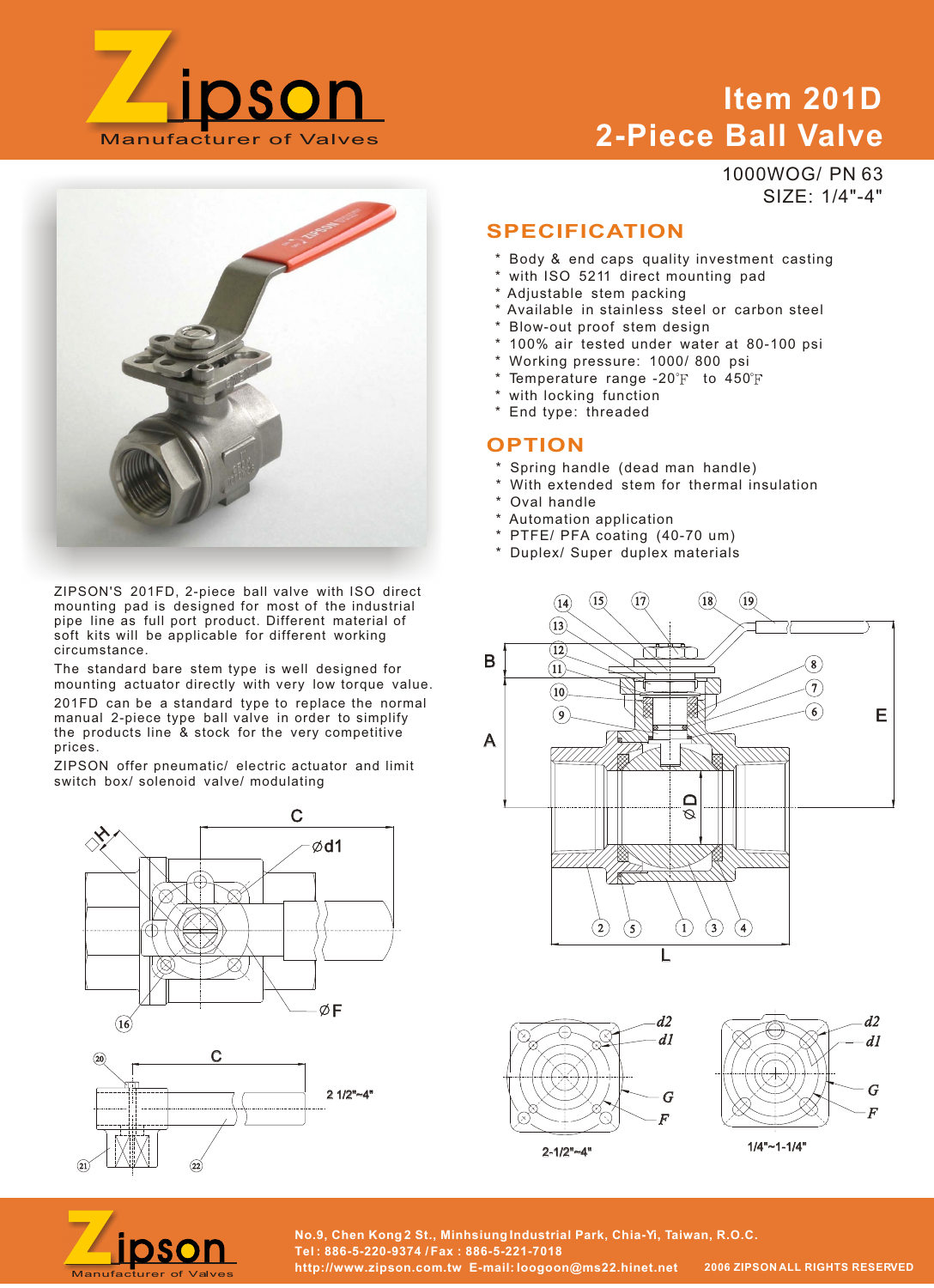## **DIMENSIONS (mm)**

| <b>SIZE</b> | $\overline{A}$ | B  | $\mathsf{C}$ | D    | d <sub>1</sub> | d2   | Ε   | F   | G                        | H           |       |
|-------------|----------------|----|--------------|------|----------------|------|-----|-----|--------------------------|-------------|-------|
| 1/4"        | 37             | 9  | 130          | 11   | 6.0            | 6.0  | 66  | 36  | 42                       | 9           | 56.5  |
| 3/8"        | 37             | 9  | 130          | 12.5 | 6.0            | 6.0  | 66  | 36  | 42                       | $9^{\circ}$ | 56.5  |
| 1/2"        | 37             | 9  | 130          | 15   | 6.0            | 6.0  | 66  | 36  | 42                       | 9           | 59.0  |
| 3/4"        | 40             | 11 | 130          | 20   | 6.0            | 6.0  | 69  | 36  | 42                       | 9           | 71.5  |
| 1"          | 48             | 14 | 160          | 25   | 6.0            | 7.0  | 80  | 42  | 50                       | 11          | 79.5  |
| $1 - 1/4"$  | 53.5           | 14 | 160          | 32   | 6.0            | 7.0  | 85  | 42  | 50                       | 11          | 92.0  |
| $1 - 1/2"$  | 63.5           | 18 | 205          | 38   | 7.0            | ٠    | 98  | 50  | ۰                        | 14          | 104.5 |
| 2"          | 72             | 18 | 205          | 50   | 7.0            | -    | 106 | 50  | $\overline{\phantom{0}}$ | 14          | 123.5 |
| $2 - 1/2"$  | 93.5           | 18 | 310          | 63.5 | 9.0            | 11.5 | 147 | 70  | 102                      | 17          | 166.0 |
| 3"          | 104            | 18 | 310          | 78   | 9.0            | 11.5 | 157 | 70  | 102                      | 17          | 185.0 |
| 4"          | 132            | 26 | 350          | 99   | 11.5           | 13.5 | 193 | 102 | 125                      | 22          | 219.0 |

#### **MATERIALS LIST**

| <b>ITEM</b>             | <b>PART NAME</b>     | <b>MATERIALS</b>  |
|-------------------------|----------------------|-------------------|
| 1                       | <b>BODY</b>          | CF8M              |
| $\overline{2}$          | <b>END CAP</b>       | CF8M              |
| 3                       | BALL                 | SS 316            |
| $\overline{\mathbf{4}}$ | <b>SEAT</b>          | <b>PTFE</b>       |
| 5                       | <b>GASKET</b>        | <b>PTFE</b>       |
| 6                       | <b>THRUST WASHER</b> | <b>RPTFE</b>      |
| $\overline{7}$          | O-RING               | <b>VITON</b>      |
| 8                       | <b>STEM PACKING</b>  | <b>PTFE</b>       |
| 9                       | STEM                 | SS 316            |
| 10                      | <b>GLAND</b>         | <b>SS 304</b>     |
| 11                      | <b>DISK WAHSER</b>   | SS 301            |
| 12                      | <b>STEM NUT</b>      | <b>SS 304</b>     |
| 13                      | NUT STOP             | SS 304            |
| 14                      | <b>SPACE WASHER</b>  | <b>SS 304</b>     |
| 15                      | <b>PLATER</b>        | SS 304            |
| 16                      | <b>STOP PIN</b>      | <b>SS 304</b>     |
| 17                      | HANDLE NUT           | SS 304            |
| 18                      | <b>HANDLE</b>        | <b>SS 304</b>     |
| 19                      | <b>SLEEVE</b>        | <b>PLASTIC</b>    |
| 20                      | <b>SET BOLT</b>      | <b>SS 304</b>     |
| 21                      | <b>LEVER HEAD</b>    | CF <sub>8</sub>   |
| 22                      | <b>LEVER</b>         | <b>STEEL PIPE</b> |



### **PRESSURE/ TEMPERATURE**





ISO direct mount for actuator assembling directly.

- \* Pneumatic (DA or SR)/ Electric actuator
- \* Solenoid valve/ Limit Switch Box/ EP



**No.9, Chen Kong 2 St., Minhsiung Industrial Park, Chia-Yi, Taiwan, R.O.C. Tel : 886-5-220-9374 / Fax : 886-5-221-7018 http://www.zipson.com.tw E-mail: loogoon@ms22.hinet.net 2006 ZIPSON ALL RIGHTS RESERVED**